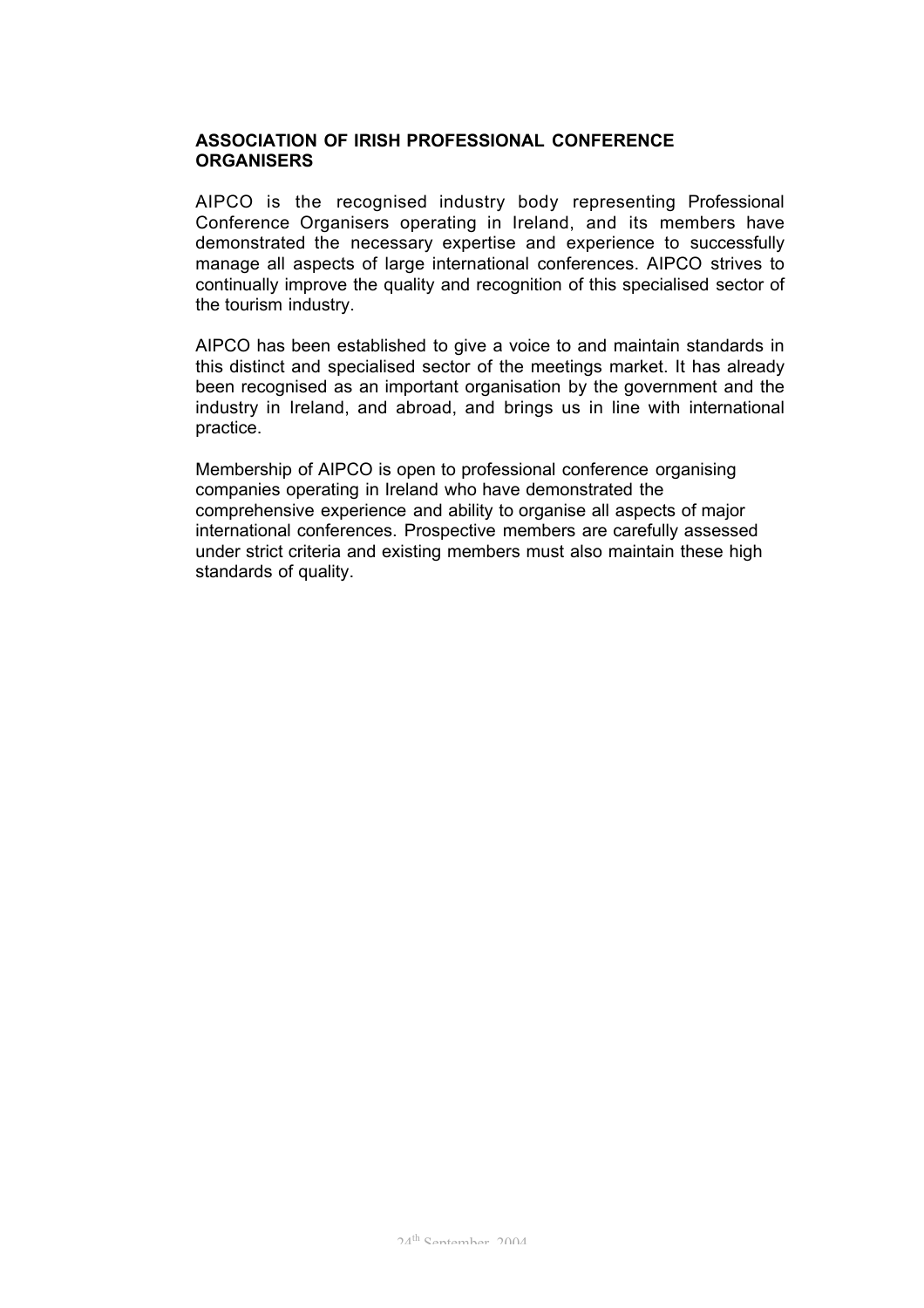The member companies of AIPCO provide their clients with a full range of services to include:

### **Bid Document Assistance**

Planning and preparation are key to the bid process and we will enlist the maximum support to include government bodies, Lord Mayor, airlines, city councils etc to ensure a successful bid.

## **Venue search & recommendation**

Our extensive product knowledge ensures that we will propose a venue that appropriately matches your needs.

### **Budgeting & Financial Management**

We recognise that the ultimate success of any conference will depend on proper financial management. We will prepare budgets, manage dedicated bank accounts, process payments and produce full financial reports post the conference.

### **Accommodation**

Sourcing accommodation from budget options through to 5 star hotels and managing room allocations is our area of expertise.

## **Registration**

Dedicated conference management software allows us to offer real time secure on-line registration with full reporting which can be tailored to suit specific requests. Off-line registration by fax and post are also accommodated. Abstract handling is part of this process.

### **Conference Publications**

Full publication services to include announcements, conference proceedings, flyers, brochures and conference website development and management.

## **Funding & Sponsorship**

We can assist in sourcing and negotiating sponsorship.

### **Trade Exhibitions**

We will look after everything from the initial concept through to delivery ensuring exhibitors opportunities at the conference are maximised and appropriately pitched.

### **Publicity & Promotion**

We will contribute innovative ideas and help you to develop an event concept and logo and manage your promotional plan.

### **Catering**

Management of all food & beverage requirements from tea/coffee breaks to lunches, gala dinners and welcome receptions are just part of what we offer.